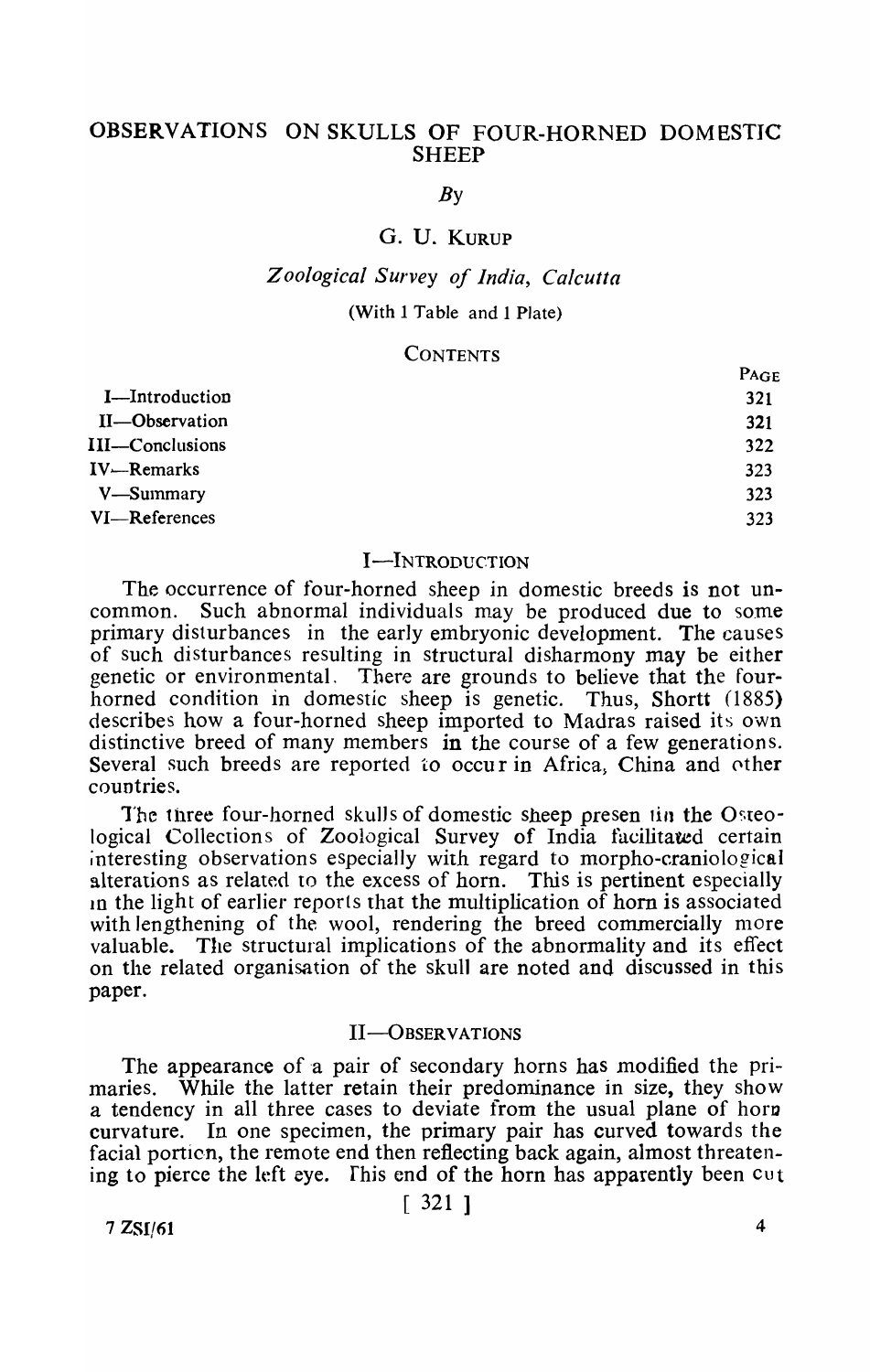in the living state to offset this possibility. In another specimen, the horns on the right side originate and proceed to some distance so closely that it appears to be a case of mere splitting of the primary horn. the third specimen, both primaries and secondaries are less haphazard in the plane of growth, the primary one symmetrically diverging outwards and forming a half-loop. All the horns are transversally ringed. The secondary horns in all three cases originate from the lateral vertex im mediately behind the orbit and below the primaries and their further development is antero-lateral.

A notable change in the cranium is the great expansion of the frontal, bone. This is most manifest at the post-horn cranial portion where it has pushed the parietal bones further down. Caught between the supraoccipital and the invading frontal, the parietals have become proportionately much smaller.

It is evident (Table 1) that while all the three abnormal skulls show marked reduction in the parietal length as compared to the normal skull, the one which has the greatest total length but has the heaviest of horns has the shortest parietal length.

| Material                               | Total<br>length        | *Frontal<br>length $(f)$ | *Parietal<br>length $(p)$ | $\%$ Of p to f. |
|----------------------------------------|------------------------|--------------------------|---------------------------|-----------------|
| Abnormal (four horned) skull<br>No. 1. | 240                    | 112                      | 16                        | $14.3\%$        |
| Abnormal (four-horned) skull<br>No. 2. | 230                    | 96                       | 22                        | $2.3\%$         |
| Abnormal (four-horned) skull<br>No. 3. | (broken<br>premaxilla) | 93                       | 25                        | 26.8%           |
| Normal (two-horned) skull              | (broken<br>premaxilla) | 88                       | 32                        | $36.3\%$        |

TABLE 1.<sup>-</sup>Measurements in mm. of abnormal (four-horned) and normal *skulls of domestic sheep in the Zoological Survey of India.*  ----------\_ .... \_-----------------------

Another noteworthy feature is the extremely poor development of the tympanic bullae. But though the bullae proper are meagrely developed, its styloid processes are well developed. In the absence of com· plete data on the labels, it is difficult to say whether this represents a true variational character of the race. The frontal sinuses extend into 'the second pair of horn core also. But the supraorbital foramina are not at all duplicate.

## Ill-CONCLUSIONS

The horn duplication in all three cases shows similarity in the following respects: (i) The primary horns are always the more prominent. (ii) The points of origin of buth types of horns are fixed, the secondaries invariably originating immediately behind the orbit and below the primaries. Since the chief brunt of the changes due to the growth of secondaries has to be borne by the frontal bone, a correspondingly greater

<sup>\*</sup>Straight line length along median line.